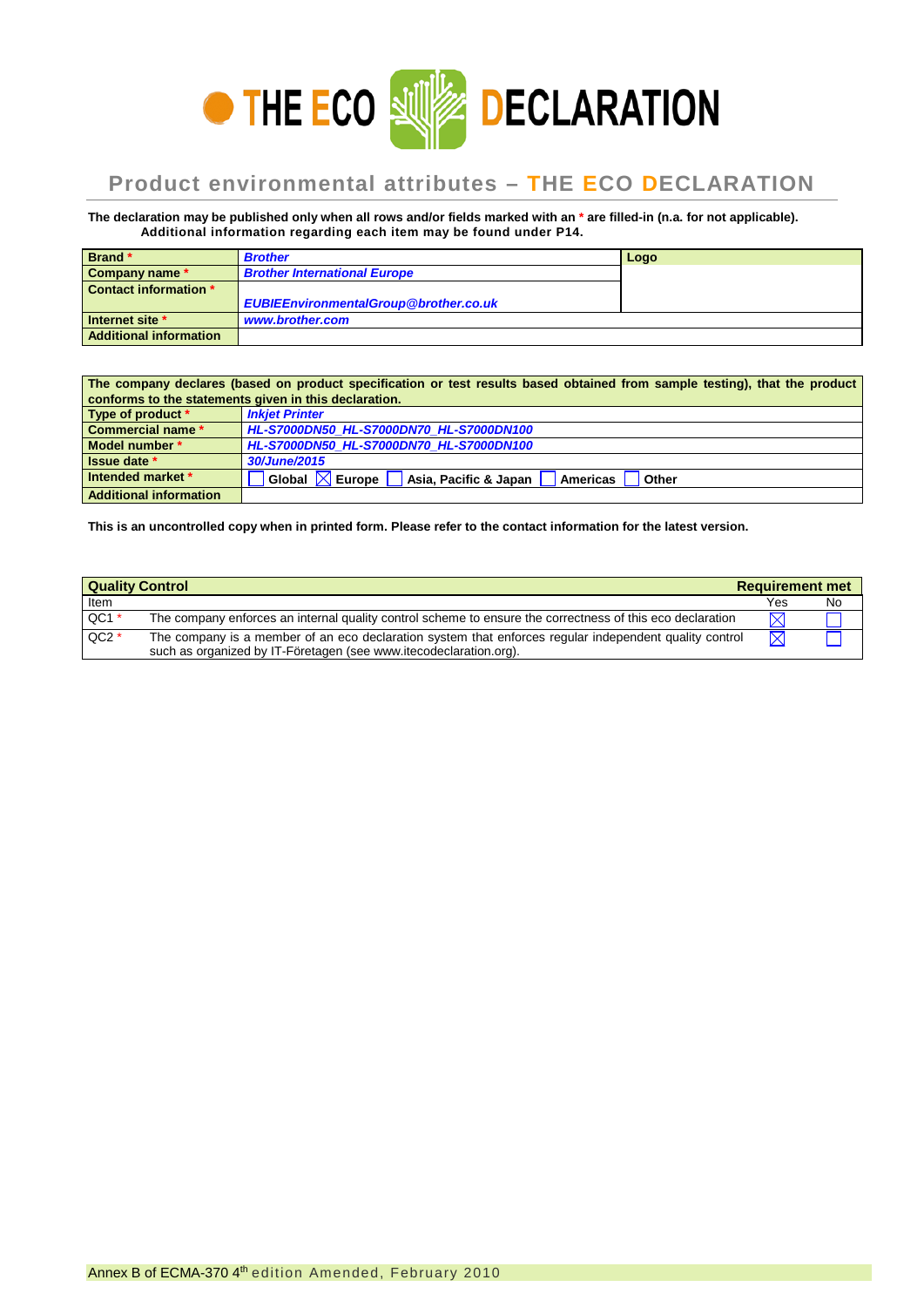| Model number *      | HL-S7000DN50 HL-S7000DN70 HL-S7000DN100 |      |  |
|---------------------|-----------------------------------------|------|--|
| <b>Issue date</b> * | 30/June/2015                            | Logo |  |

| Product environmental attributes - Legal requirements | <b>Requirement met</b>                                                                                                                                                                                                                                                                                             |             |    |             |
|-------------------------------------------------------|--------------------------------------------------------------------------------------------------------------------------------------------------------------------------------------------------------------------------------------------------------------------------------------------------------------------|-------------|----|-------------|
| Item                                                  |                                                                                                                                                                                                                                                                                                                    | Yes         | No | n.a.        |
| <b>P1</b>                                             | <b>Hazardous substances and preparations</b>                                                                                                                                                                                                                                                                       |             |    |             |
| $P1.1*$                                               | Products do not contain more than; 0.1% lead, 0.01% cadmium, 0.1% mercury, 0.1% hexavalent<br>chromium, 0.1% polybrominated biphenyls (PBB) or 0.1% polybrominated diphenyl ethers (PBDE). (See<br>legal reference and Note B1)                                                                                    | $\boxtimes$ |    |             |
| $P1.2*$                                               | Products do not contain Asbestos (see legal reference).<br>Comment: Legal reference has no maximum concentration value.                                                                                                                                                                                            | Х           |    |             |
| $P1.3*$                                               | Products do not contain Ozone Depleting Substances: Chlorofluorocarbons (CFC),                                                                                                                                                                                                                                     | $\boxtimes$ |    |             |
|                                                       | hydrobromofluorocarbons (HBFC), hydrochlorofluorcarbons (HCFC), Halons, carbontetrachloride, 1,1,1-                                                                                                                                                                                                                |             |    |             |
|                                                       | trichloroethane, methyl bromide (see legal reference). Comment: Legal reference has no maximum<br>concentration values.                                                                                                                                                                                            |             |    |             |
| $P1.4*$                                               | Products do not contain more than; 0.005% polychlorinated biphenyl (PCB), 0.005% polychlorinated<br>terphenyl (PCT) in preparations (see legal reference).                                                                                                                                                         | $\boxtimes$ |    |             |
| $P1.5*$                                               | Products do not contain more than 0.1% short chain chloroparaffins (SCCP) with 10-13 carbon atoms in<br>the chain containing at least 48% per mass of chlorine in the SCCP (see legal reference).                                                                                                                  | $\boxtimes$ |    |             |
| $P1.6*$                                               | Textile and leather parts with direct skin contact do not contain Tri-(2,3,-dibromopropyl)-phosphate (TRIS),                                                                                                                                                                                                       |             |    | $\boxtimes$ |
|                                                       | Tris-(aziridinyl)-phosphineoxide (TEPA), polybrominated biphenyl (PBB) (see legal reference).                                                                                                                                                                                                                      |             |    |             |
|                                                       | Comment: Legal reference has no maximum concentration values.                                                                                                                                                                                                                                                      |             |    |             |
| $P1.7*$                                               | Textile and leather parts with direct skin contact do not contain more than 0.003% Azo colorants that split<br>aromatic amines. (See legal reference and Note B1)                                                                                                                                                  |             |    | $\boxtimes$ |
| $P1.8*$                                               | Wooden parts do not contain arsenic and chromium as a wood preservation treatment as well as                                                                                                                                                                                                                       |             |    | $\boxtimes$ |
|                                                       | pentachlorophenol and derivatives (see legal reference).                                                                                                                                                                                                                                                           |             |    |             |
|                                                       | Comment: Legal reference has no maximum concentration values.                                                                                                                                                                                                                                                      |             |    |             |
| $P1.9*$                                               | Parts with direct and prolonged skin contact do not release nickel in concentrations above 0.5                                                                                                                                                                                                                     |             |    | $\boxtimes$ |
|                                                       | microgram/cm <sup>2</sup> /week (see legal reference).                                                                                                                                                                                                                                                             |             |    |             |
| $P1.10*$                                              | Comment: Max limit in legal reference when tested according to EN1811:1998.<br>REACH Article 33 information about substances in articles is available at (add URL or mail contact):                                                                                                                                | $\boxtimes$ |    |             |
|                                                       | www.brother.eu/reach                                                                                                                                                                                                                                                                                               |             |    |             |
| P <sub>2</sub>                                        | <b>Batteries</b>                                                                                                                                                                                                                                                                                                   |             |    |             |
| $P2.1*$                                               | If the product contains a battery or an accumulator, it is labeled with the disposal symbol and if it contains                                                                                                                                                                                                     |             |    | $\bowtie$   |
|                                                       | more than 0.0005% of mercury (for button cells only) by weight, or more than 0.004% of lead, it shall be                                                                                                                                                                                                           |             |    |             |
|                                                       | marked with the chemical symbol for the metal concerned, Hg or Pb. Information on proper disposal is<br>provided in user manual. (See legal reference)                                                                                                                                                             |             |    |             |
| $P2.2*$                                               | Button cells used in the product do not contain more than 2% by weight of mercury. Other batteries or                                                                                                                                                                                                              |             |    | $\boxtimes$ |
|                                                       | accumulators do not contain more than 0.0005% of mercury or 0.002% of cadmium. (See legal reference)                                                                                                                                                                                                               |             |    |             |
| $P2.3*$                                               | Batteries and accumulators are easily removable by either users or service providers (as dependent on the<br>design of the product). Exception: Batteries that are permanently installed for safety, performance, medical<br>or data integrity reasons do not have to be "easily removable". (See legal reference) |             |    | $\boxtimes$ |
| P <sub>3</sub>                                        | Safety, EMC connection to the telephone network and labeling                                                                                                                                                                                                                                                       |             |    |             |
| P3.1*                                                 | The product complies with legally required safety standards as specified (see legal reference).                                                                                                                                                                                                                    |             |    |             |
| P3.2*                                                 | The product complies with legally required standards for electromagnetic compatibility (see legal<br>reference).                                                                                                                                                                                                   |             |    |             |
| $P3.3*$                                               | If product is intended for connection to a public telecom network or contains a radio transmitter, it complies<br>with legally required standards for radio and telecommunication devices (see legal reference).                                                                                                   | $\times$    |    |             |
| P3.4*                                                 | The product is labeled to show conformance with applicable legal requirements (see legal reference).                                                                                                                                                                                                               |             |    |             |
| <b>P4</b>                                             | <b>Consumable materials</b>                                                                                                                                                                                                                                                                                        |             |    |             |
| P4.1*                                                 | If a photo conductor (drum, belt etc.) is used in the product, it does not contain cadmium max 0.01% (see<br>legal reference and Note B1).                                                                                                                                                                         |             |    | $\boxtimes$ |
| P4.2*                                                 | If ink/toner is used in the product, it does not contain cadmium max 0.1% by weight (see legal reference).                                                                                                                                                                                                         |             |    |             |
| $P4.3*$                                               | If the ink/toner formulation/preparation is classified as hazardous according to applicable regulations, the<br>product/packaging is adequately labeled and a Safety Data Sheet (SDS) in accordance with these                                                                                                     | $\times$    |    |             |
|                                                       | requirements is available (see legal reference).                                                                                                                                                                                                                                                                   |             |    |             |
| P <sub>5</sub>                                        | <b>Product packaging</b>                                                                                                                                                                                                                                                                                           |             |    |             |
| P5.1*                                                 | Packaging and packaging components do not contain more than 0.01% lead, mercury, cadmium and<br>hexavalent chromium by weight of these together.                                                                                                                                                                   | $\boxtimes$ |    |             |
| $P5.2*$                                               | Plastic packaging material is marked according to ISO 11469 referring ISO 1043 (see legal reference).                                                                                                                                                                                                              |             |    |             |
| P5.3*                                                 | The product packaging material is free from ozone depleting substances as specified in the Montreal<br>Protocol (see legal reference).<br>Comment: Legal reference has no maximum concentration values.                                                                                                            |             |    |             |
|                                                       |                                                                                                                                                                                                                                                                                                                    |             |    |             |

j

<span id="page-1-0"></span>*Note B1: Restriction applies to the homogeneous material, unless other specified and expressed in weight %.*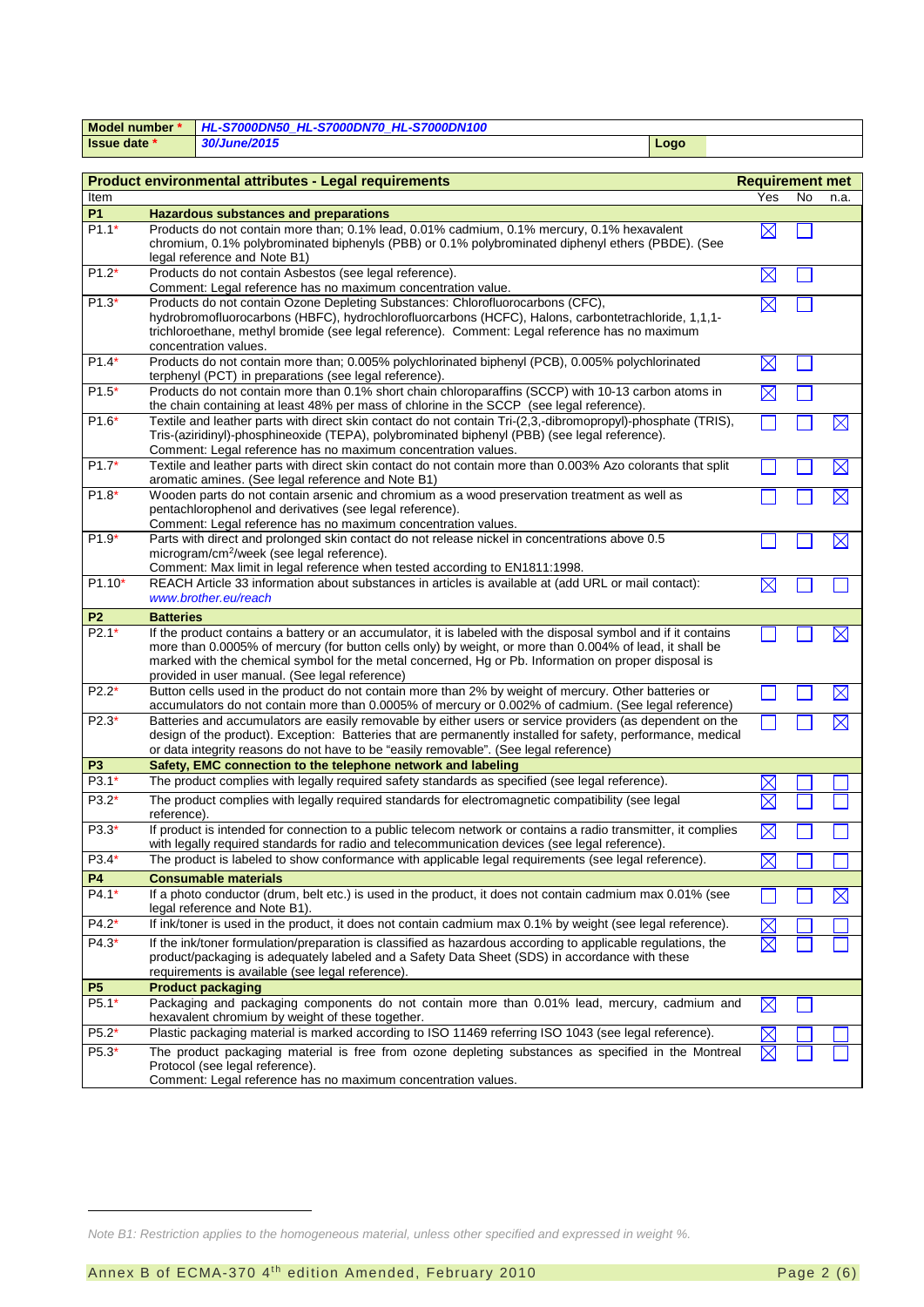| Model number *<br>HL-S7000DN50_HL-S7000DN70_HL-S7000DN100 |                                                                                                                                   |                                                                                                                                                                                                   |                      |                      |             |             |  |
|-----------------------------------------------------------|-----------------------------------------------------------------------------------------------------------------------------------|---------------------------------------------------------------------------------------------------------------------------------------------------------------------------------------------------|----------------------|----------------------|-------------|-------------|--|
| Issue date *                                              |                                                                                                                                   | 30/June/2015<br>Logo                                                                                                                                                                              |                      |                      |             |             |  |
|                                                           |                                                                                                                                   |                                                                                                                                                                                                   |                      |                      |             |             |  |
|                                                           | Product environmental attributes - Market requirements - Environmental conscious design<br><b>Requirement met</b>                 |                                                                                                                                                                                                   |                      |                      |             |             |  |
| Item                                                      |                                                                                                                                   | *=mandatory to fill in. Additional information regarding each item may be found under P14.                                                                                                        |                      | Yes                  | No          | n.a.        |  |
| P <sub>6</sub>                                            |                                                                                                                                   |                                                                                                                                                                                                   |                      |                      |             |             |  |
| P6.1*                                                     | <b>Treatment information</b><br>Information for recyclers/treatment facilities is available (see legal reference).<br>$\boxtimes$ |                                                                                                                                                                                                   |                      |                      |             |             |  |
|                                                           |                                                                                                                                   |                                                                                                                                                                                                   |                      |                      |             |             |  |
| <b>P7</b>                                                 | <b>Design</b>                                                                                                                     | <b>Disassembly, recycling</b>                                                                                                                                                                     |                      |                      |             |             |  |
| $P7.1*$                                                   | Parts that have to be treated separately are easily separable                                                                     |                                                                                                                                                                                                   |                      |                      |             |             |  |
| $P7.2*$                                                   |                                                                                                                                   | Plastic materials in covers/housing have no surface coating.                                                                                                                                      |                      | $\times$<br>$\times$ |             |             |  |
| P7.3*                                                     | Plastic parts >100g consist of one material or of easily separable materials.                                                     |                                                                                                                                                                                                   |                      |                      |             |             |  |
| P7.4*                                                     |                                                                                                                                   |                                                                                                                                                                                                   |                      | $\times$             |             |             |  |
|                                                           |                                                                                                                                   | Plastic parts >25g have material codes according to ISO 11469 referring ISO 1043.                                                                                                                 |                      | $\times$             |             |             |  |
| P7.5                                                      |                                                                                                                                   | Plastic parts are free from metal inlays or have inlays that can be removed with commonly available tools.                                                                                        |                      | $\boxtimes$          |             |             |  |
| P7.6*                                                     |                                                                                                                                   | Labels are easily separable. (This requirement does not apply to safety/regulatory labels).                                                                                                       |                      | $\boxtimes$          |             |             |  |
|                                                           | <b>Product lifetime</b>                                                                                                           |                                                                                                                                                                                                   |                      |                      |             |             |  |
| $P7.7*$                                                   |                                                                                                                                   | Upgrading can be done e.g. with processor, memory, cards or drives                                                                                                                                |                      | $\times$             |             |             |  |
| P7.8*                                                     |                                                                                                                                   | Upgrading can be done using commonly available tools                                                                                                                                              |                      | $\times$             |             |             |  |
| P7.9.                                                     |                                                                                                                                   | Spare parts are available after end of production for: 7 years                                                                                                                                    |                      |                      |             |             |  |
| P7.10                                                     |                                                                                                                                   | Service is available after end of production for: 7 years                                                                                                                                         |                      |                      |             |             |  |
|                                                           |                                                                                                                                   | <b>Material and substance requirements</b>                                                                                                                                                        |                      |                      |             |             |  |
| P7.11*                                                    |                                                                                                                                   | Product cover/housing material type:                                                                                                                                                              |                      |                      |             |             |  |
|                                                           |                                                                                                                                   | Material type: <b>ABS</b><br>Material type: PC+PS-HI                                                                                                                                              | Material type PS-HI, | ABS+PBT              |             |             |  |
| P7.12                                                     |                                                                                                                                   | Electrical cable insulation materials of power cables are PVC free.                                                                                                                               |                      |                      | $\boxtimes$ |             |  |
| P7.13                                                     |                                                                                                                                   | Electrical cable insulation materials of signal cables are PVC free                                                                                                                               |                      |                      | $\boxtimes$ |             |  |
| P7.14                                                     |                                                                                                                                   | All cover/housing plastic parts >25g are free from chlorine and bromine.                                                                                                                          |                      | $\times$             |             |             |  |
| P7.15                                                     |                                                                                                                                   | All printed circuit boards (without components) > 25g are halogen free. as defined in IEC61249-2-21. (See                                                                                         |                      |                      |             |             |  |
|                                                           | Note B <sub>2</sub> )                                                                                                             |                                                                                                                                                                                                   |                      |                      |             |             |  |
| P7.16                                                     | Marking: FR40                                                                                                                     | Flame retarded plastic parts > 25g in covers / housings are marked according ISO 1043-4:                                                                                                          |                      |                      |             |             |  |
| P7.17                                                     | Alt. 1                                                                                                                            | Chemical specifications of flame retardants in printed circuit boards >25g (without components):<br>TBBPA (additive) $\Box$ , TBBPA (reactive) $\Box$ , Other; chemical name:<br>, CAS $#$ :      |                      |                      |             |             |  |
|                                                           | Alt. 2<br>ISO 1043-4:                                                                                                             | Chemical specifications of flame retardants in printed circuit boards (without components) >25g according                                                                                         |                      |                      |             |             |  |
| P7.18                                                     | Alt. 1                                                                                                                            | Flame retarded plastic parts >25g contain the following flame retardant substances/preparations in<br>concentrations above 0.1%:<br>Comment: No legal limits exist, this is a market requirement. |                      |                      |             |             |  |
|                                                           | Alt. 2                                                                                                                            | , CAS #:<br>1. Chemical name:<br>, CAS $#$ :<br>2. Chemical name:<br>3. Chemical name:<br>, CAS $#$ :<br>Chemical specifications of flame retardants in plastic parts >25g according ISO 1043-4:  |                      |                      |             |             |  |
|                                                           | <i><b>FR40</b></i>                                                                                                                |                                                                                                                                                                                                   |                      |                      |             |             |  |
| P7.19                                                     |                                                                                                                                   | Plastic parts >25g are free from flame retardant substances/ preparations above 0.1% classified as R45,<br>R40, R46, R48, R50, R51, R53, R60, R61 and any combination of these (See Note B3)      |                      |                      |             |             |  |
| P7.20                                                     |                                                                                                                                   | Of total plastic parts' weight >25g, recycled material content is 0.12 %.                                                                                                                         |                      |                      |             |             |  |
| P7.21                                                     |                                                                                                                                   | Of total plastic parts' weight >25g, biobased material content is 0.59 %.                                                                                                                         |                      |                      |             |             |  |
| P7.22                                                     | Light sources are free from mercury<br>$\boxtimes$                                                                                |                                                                                                                                                                                                   |                      |                      |             |             |  |
|                                                           |                                                                                                                                   | If mercury is used specify: Number of lamps:<br>and max. mercury content per lamp:                                                                                                                | mg                   |                      |             |             |  |
| P <sub>8</sub>                                            | <b>Batteries</b>                                                                                                                  |                                                                                                                                                                                                   |                      |                      |             |             |  |
| P8.1*                                                     |                                                                                                                                   | Battery chemical composition:                                                                                                                                                                     |                      |                      |             | $\boxtimes$ |  |
| P8.2                                                      |                                                                                                                                   | Batteries meet the requirements of the following voluntary program/s:                                                                                                                             |                      |                      |             | $\boxtimes$ |  |

j

<span id="page-2-0"></span>*Note B2: IEC61249-2--21 has maximum limits for chlorine and bromine but does not address fluorine, iodine and astatine which are included in the group of halogens.* 

*Note B3: 'Starting from January 2009, Risk phrases can be replaced by Hazard phrases according to the Globally Harmonized System (GHS), mandatory by December 2010.*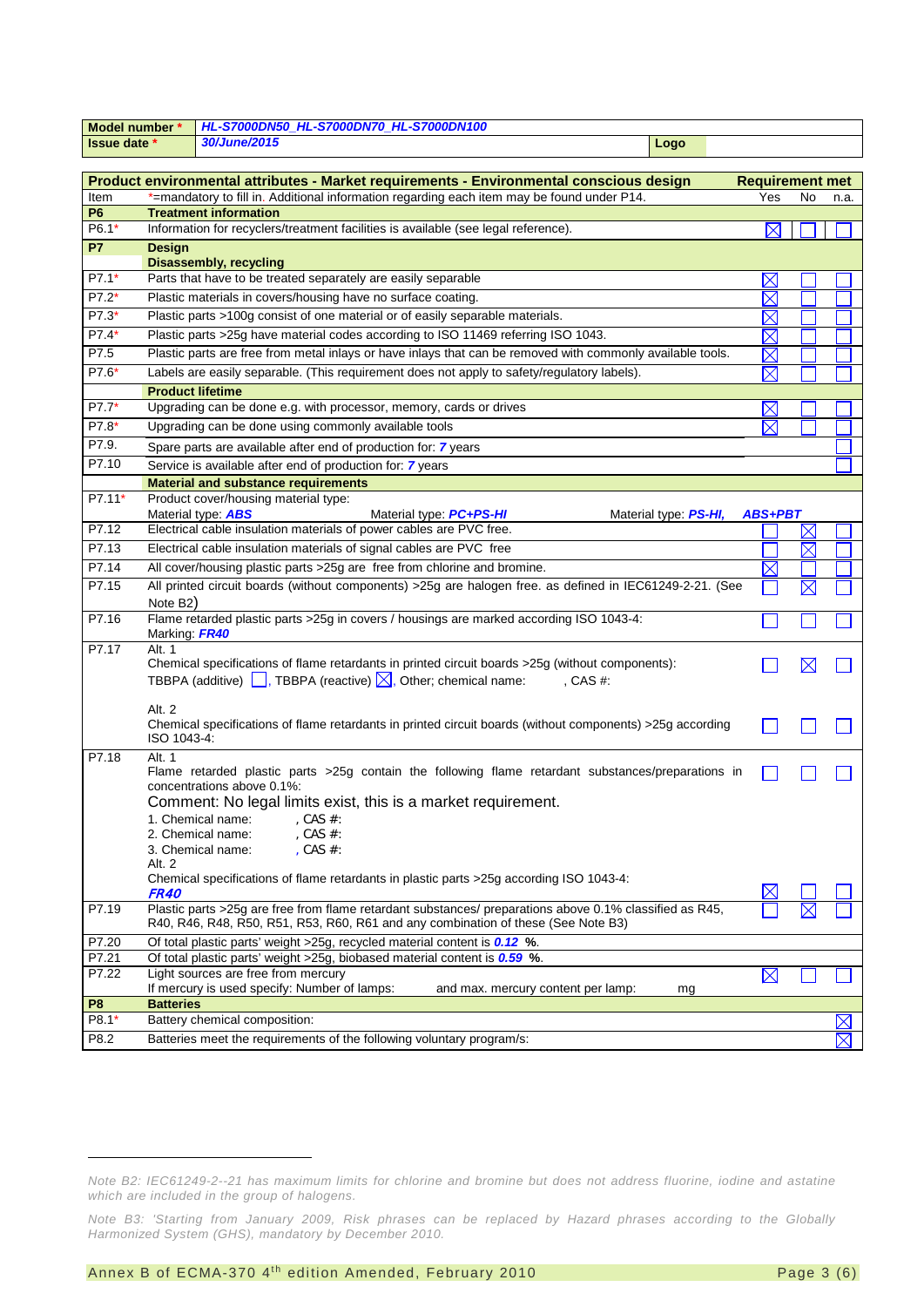|                                                                                                          | HL-S7000DN50 HL-S7000DN70 HL-S7000DN100<br>Model number *                                                                                                                 |                           |                                                                                               |                                                                            |                                       |      |                                                    |                     |                            |             |
|----------------------------------------------------------------------------------------------------------|---------------------------------------------------------------------------------------------------------------------------------------------------------------------------|---------------------------|-----------------------------------------------------------------------------------------------|----------------------------------------------------------------------------|---------------------------------------|------|----------------------------------------------------|---------------------|----------------------------|-------------|
| <b>Issue date *</b>                                                                                      |                                                                                                                                                                           | 30/June/2015              |                                                                                               |                                                                            |                                       |      | Logo                                               |                     |                            |             |
|                                                                                                          |                                                                                                                                                                           |                           |                                                                                               |                                                                            |                                       |      |                                                    |                     |                            |             |
|                                                                                                          |                                                                                                                                                                           |                           | Product environmental attributes - Market requirements (continued)                            |                                                                            |                                       |      |                                                    |                     | <b>Requirement met</b>     |             |
| Item<br>P <sub>9</sub>                                                                                   |                                                                                                                                                                           | <b>Energy consumption</b> |                                                                                               |                                                                            |                                       |      |                                                    |                     | Yes                        | No<br>n.a.  |
| 9.1                                                                                                      |                                                                                                                                                                           |                           | For the product the following power levels or energy consumptions are reported:               |                                                                            |                                       |      |                                                    |                     |                            |             |
|                                                                                                          |                                                                                                                                                                           |                           |                                                                                               |                                                                            |                                       |      |                                                    |                     |                            |             |
| Energy mode *                                                                                            |                                                                                                                                                                           |                           | Power<br>level<br>at<br>100 V AC                                                              | Power<br>level<br>at<br>115 V AC                                           | Power<br>level<br>230 VAC             | at I | Reference<br>$\sqrt{2}$<br>modes and test method * | Standard            | for<br>energy              |             |
| <b>Printing</b>                                                                                          |                                                                                                                                                                           |                           | W                                                                                             | W                                                                          | <b>130 W</b>                          |      |                                                    |                     |                            |             |
| <b>Ready</b>                                                                                             |                                                                                                                                                                           |                           | W                                                                                             | W                                                                          | 30W                                   |      |                                                    |                     |                            |             |
| Sleep(WLAN:On)                                                                                           |                                                                                                                                                                           |                           | W                                                                                             | W                                                                          | 3W                                    |      |                                                    |                     |                            |             |
| <b>Deep Sleep</b>                                                                                        |                                                                                                                                                                           |                           | W                                                                                             | W                                                                          | 0.9W                                  |      |                                                    |                     |                            |             |
| <b>Power Off mode</b>                                                                                    |                                                                                                                                                                           |                           | W                                                                                             | W                                                                          | 0.5W                                  |      |                                                    |                     |                            |             |
|                                                                                                          |                                                                                                                                                                           |                           | W                                                                                             | W                                                                          | W                                     |      |                                                    |                     |                            |             |
| <b>EPS No-load</b>                                                                                       |                                                                                                                                                                           |                           | W                                                                                             | W                                                                          | W                                     |      |                                                    |                     |                            | $\boxtimes$ |
| (External power supply /<br>charger plugged in the wall<br>outlet but disconnected from<br>the product.) |                                                                                                                                                                           |                           |                                                                                               |                                                                            |                                       |      |                                                    |                     |                            |             |
| PTEC <sup>*</sup><br><b>Typical Energy Consumption</b>                                                   |                                                                                                                                                                           |                           | W                                                                                             | W                                                                          | W                                     |      |                                                    |                     |                            | $\boxtimes$ |
| TEC*<br><b>Typical Energy Consumption</b>                                                                |                                                                                                                                                                           |                           | kWh/week                                                                                      | kWh/week                                                                   | 1.5 kWh/week                          |      |                                                    |                     |                            |             |
| ETEC <sup>*</sup><br>Annual Energy Consumption                                                           |                                                                                                                                                                           |                           | kWh/year                                                                                      | kWh/year                                                                   | kWh/year                              |      |                                                    |                     |                            | $\boxtimes$ |
| Display resolution*:                                                                                     |                                                                                                                                                                           |                           | Megapixels                                                                                    |                                                                            |                                       |      |                                                    |                     |                            | $\boxtimes$ |
| Print Speed *                                                                                            |                                                                                                                                                                           |                           | 50 / 70 / 100 Images per minute                                                               |                                                                            |                                       |      |                                                    |                     |                            |             |
|                                                                                                          |                                                                                                                                                                           |                           | Default time to enter energy save mode: 3 minutes                                             |                                                                            |                                       |      |                                                    |                     |                            |             |
| $P9.2*$                                                                                                  |                                                                                                                                                                           |                           | Information about the energy save function is provided with the product.                      |                                                                            |                                       |      |                                                    |                     | $\boxtimes$                |             |
| P9.3*                                                                                                    |                                                                                                                                                                           |                           | The product meets the energy requirements of the following voluntary program/s:               |                                                                            |                                       |      |                                                    |                     |                            |             |
|                                                                                                          |                                                                                                                                                                           |                           | ENERGY STAR® version: 2.0 Tier:                                                               | Product category: <b>IMAGING EQUIPMENT</b>                                 |                                       |      |                                                    |                     |                            |             |
| P <sub>10</sub>                                                                                          | Others specify:<br><b>Emissions</b>                                                                                                                                       |                           |                                                                                               |                                                                            |                                       |      |                                                    |                     |                            |             |
|                                                                                                          |                                                                                                                                                                           |                           | Noise emission - Declared according to ISO 9296                                               |                                                                            |                                       |      |                                                    |                     |                            |             |
| P <sub>10.1</sub>                                                                                        | Mode                                                                                                                                                                      |                           | Mode description                                                                              |                                                                            | Declared<br>A-weighted<br>sound power |      | sound pressure level $L_{pAm}$ (dB)                | Declared A-weighted |                            |             |
|                                                                                                          |                                                                                                                                                                           |                           |                                                                                               |                                                                            | level $L_{W\text{Ad}}$ (B)            |      | Operator position                                  |                     | <b>Bystander positions</b> |             |
|                                                                                                          |                                                                                                                                                                           |                           |                                                                                               |                                                                            |                                       |      | Desktop<br>or Desk side                            |                     | (only if product is not    |             |
|                                                                                                          | Idle                                                                                                                                                                      |                           | <b>Ready (HL-S7000DN100)</b>                                                                  |                                                                            | 3.09                                  |      |                                                    |                     | operator attended)         |             |
|                                                                                                          | Operation                                                                                                                                                                 |                           | Printing(mono)(HL-S7000DN50)<br>Printing(mono)(HL-S7000DN70)<br>Printing(mono)(HL-S7000DN100) |                                                                            | 7.50<br>7.46<br>7.43                  |      |                                                    |                     |                            |             |
|                                                                                                          | Other mode                                                                                                                                                                |                           |                                                                                               |                                                                            |                                       |      |                                                    |                     |                            |             |
|                                                                                                          |                                                                                                                                                                           | Measured according to:    | ISO7779 BCMA-74                                                                               | △ Other RAL-UZ122(HL-S7000DN100), RAL-UZ171(HL-S7000DN50, HL-S7000DN70)    |                                       |      |                                                    |                     |                            |             |
| P <sub>10.2</sub>                                                                                        |                                                                                                                                                                           |                           |                                                                                               | (only if not covered by ECMA-74 with L <sub>pAm</sub> measurement distance |                                       |      | m)                                                 |                     |                            |             |
|                                                                                                          | The product meets the acoustic noise requirements of the following voluntary program/s:<br>$\boxtimes$<br>RAL-UZ122(HL-S7000DN100), RAL-UZ171(HL-S7000DN50, HL-S7000DN70) |                           |                                                                                               |                                                                            |                                       |      |                                                    |                     |                            |             |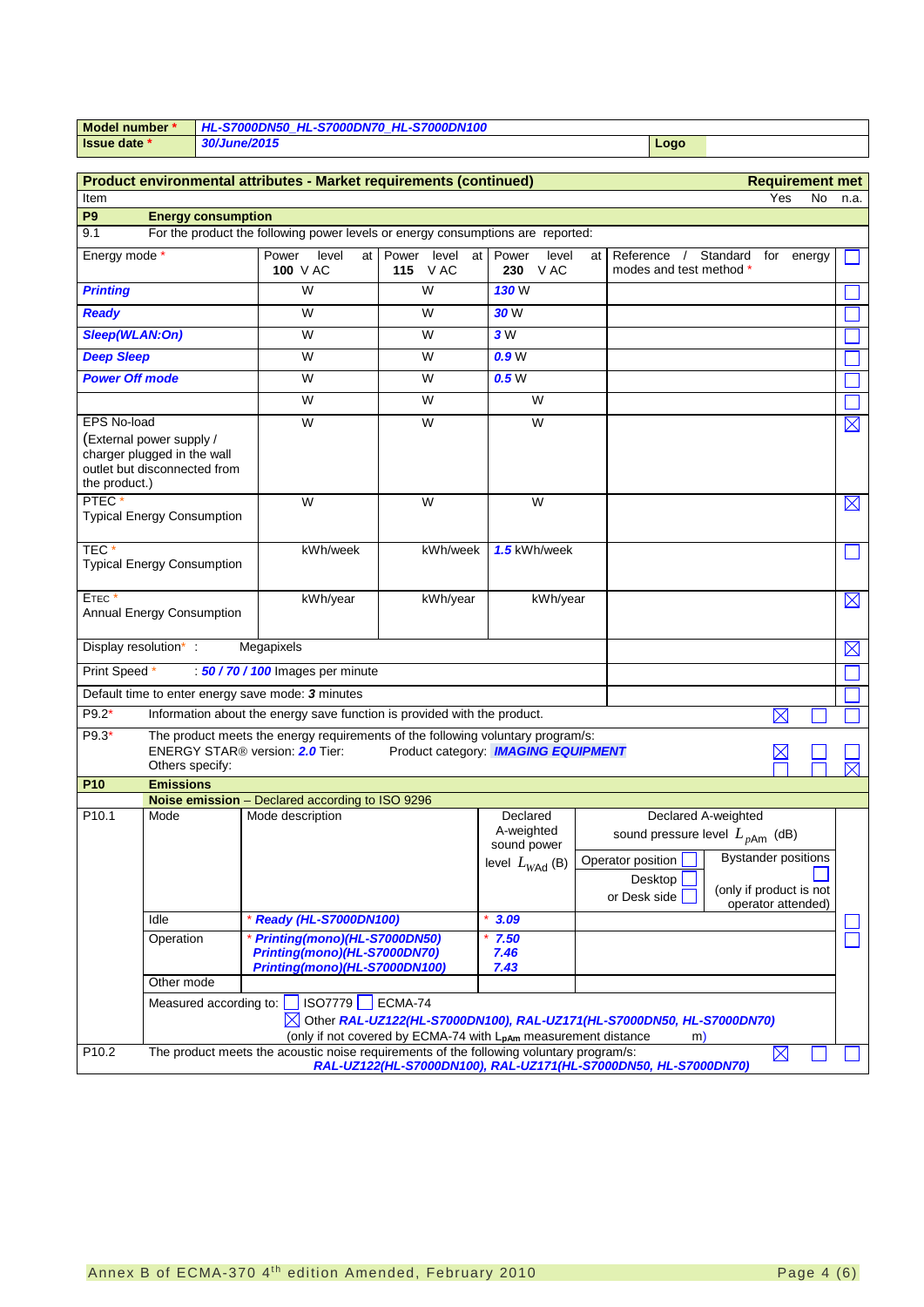| Model number *      |                                                | HL-S7000DN50_HL-S7000DN70_HL-S7000DN100                                                                                                                                                             |               |                        |    |          |
|---------------------|------------------------------------------------|-----------------------------------------------------------------------------------------------------------------------------------------------------------------------------------------------------|---------------|------------------------|----|----------|
| <b>Issue date *</b> |                                                | 30/June/2015                                                                                                                                                                                        | Logo          |                        |    |          |
|                     |                                                |                                                                                                                                                                                                     |               |                        |    |          |
|                     |                                                | Product environmental attributes - Market requirements (continued)                                                                                                                                  |               | <b>Requirement met</b> |    |          |
| Item                |                                                |                                                                                                                                                                                                     |               | Yes                    | No | n.a.     |
|                     |                                                | <b>Chemical emissions from printing products</b>                                                                                                                                                    |               |                        |    |          |
| P10.3*              |                                                | Test performed according to ECMA-328 (ISO/IEC 28360) standard<br>other specify: RAL-UZ171                                                                                                           |               | $\boxtimes$            |    |          |
| P10.4               | Typical emission rate (print phase) is (mg/h): |                                                                                                                                                                                                     |               |                        |    |          |
|                     |                                                | Ozone<br>Styrene<br>Dust<br>Benzene<br><b>TVOC</b>                                                                                                                                                  |               |                        |    |          |
| P <sub>10.5</sub>   |                                                | Chemical emission requirements of the following voluntary program/s<br>are met for :                                                                                                                |               |                        |    |          |
|                     |                                                | Styrene $\nabla$<br>Benzene $\times$<br>Dust  <br>Ozone                                                                                                                                             | TVOC $\nabla$ |                        |    |          |
| P10.6               |                                                | <b>Electromagnetic emissions</b><br>Computer display meets the requirement for low frequency electromagnetic fields of the following voluntary                                                      |               |                        |    |          |
|                     | program/s:                                     |                                                                                                                                                                                                     |               |                        |    | $\times$ |
| P <sub>11</sub>     |                                                | <b>Consumable materials for printing products</b>                                                                                                                                                   |               |                        |    |          |
| $P11.1*$            |                                                | A Safety Data Sheet (SDS) is available for the ink/toner preparation, even if not legally required (see P4.3).                                                                                      |               | $\boxtimes$            |    |          |
| $P11.2*$            | EN12281.                                       | Paper containing post-consumer recycled fibers can be used, provided that it meets the requirements of                                                                                              |               | $\boxtimes$            |    |          |
| $P11.3*$            |                                                | 2-sided (duplex) printing/copying is an integrated product function.                                                                                                                                |               | $\boxtimes$            |    |          |
| P12                 |                                                | <b>Ergonomics for computing products</b>                                                                                                                                                            |               |                        |    |          |
| $P12.1*$            |                                                | The display meets the ergonomic requirements of ISO 9241-307 for visual display technologies.                                                                                                       |               |                        |    |          |
| $P12.2*$            |                                                | The physical input device meets the requirements of ISO 9995 and ISO 9241-410.                                                                                                                      |               |                        |    |          |
| P <sub>13</sub>     |                                                | <b>Packaging and documentation</b>                                                                                                                                                                  |               |                        |    |          |
| $P13.1*$            |                                                | Product packaging material type(s): <b>CRGTD-FBRBRD</b> weight (kg): 4.901<br>Product packaging material type(s): PS-E<br>weight (kg): 0.878<br>Product packaging material type(s):<br>weight (kg): |               |                        |    |          |
| $P13.2*$            |                                                | Product plastic packaging is free from PVC.                                                                                                                                                         |               | $\boxtimes$            |    |          |
| $P13.3*$            |                                                | Specify media for user and product documentation (tick box):<br>Electronic $\boxtimes$ , Paper $\boxtimes$ , Other                                                                                  |               |                        |    |          |
| $P13.4*$            | fiber: <b>100%</b>                             | For paper user and product documentation, please specify contained percentage of post-consumer recycled                                                                                             |               |                        |    |          |
| Rev.<br>P13.5       |                                                | User and product documentation do not contain chlorine bleached paper                                                                                                                               |               |                        | Х  |          |
| P <sub>14</sub>     |                                                | <b>Additional information (See Note B4)</b>                                                                                                                                                         |               |                        |    |          |
|                     |                                                |                                                                                                                                                                                                     |               |                        |    |          |
|                     |                                                |                                                                                                                                                                                                     |               |                        |    |          |
|                     |                                                |                                                                                                                                                                                                     |               |                        |    |          |
|                     |                                                |                                                                                                                                                                                                     |               |                        |    |          |
|                     |                                                |                                                                                                                                                                                                     |               |                        |    |          |
|                     |                                                |                                                                                                                                                                                                     |               |                        |    |          |

-

<span id="page-4-0"></span>*Note B4: Additional lines may be inserted to declare further items, by positioning the cursor at the far right of the row and hitting the <Enter> key.*